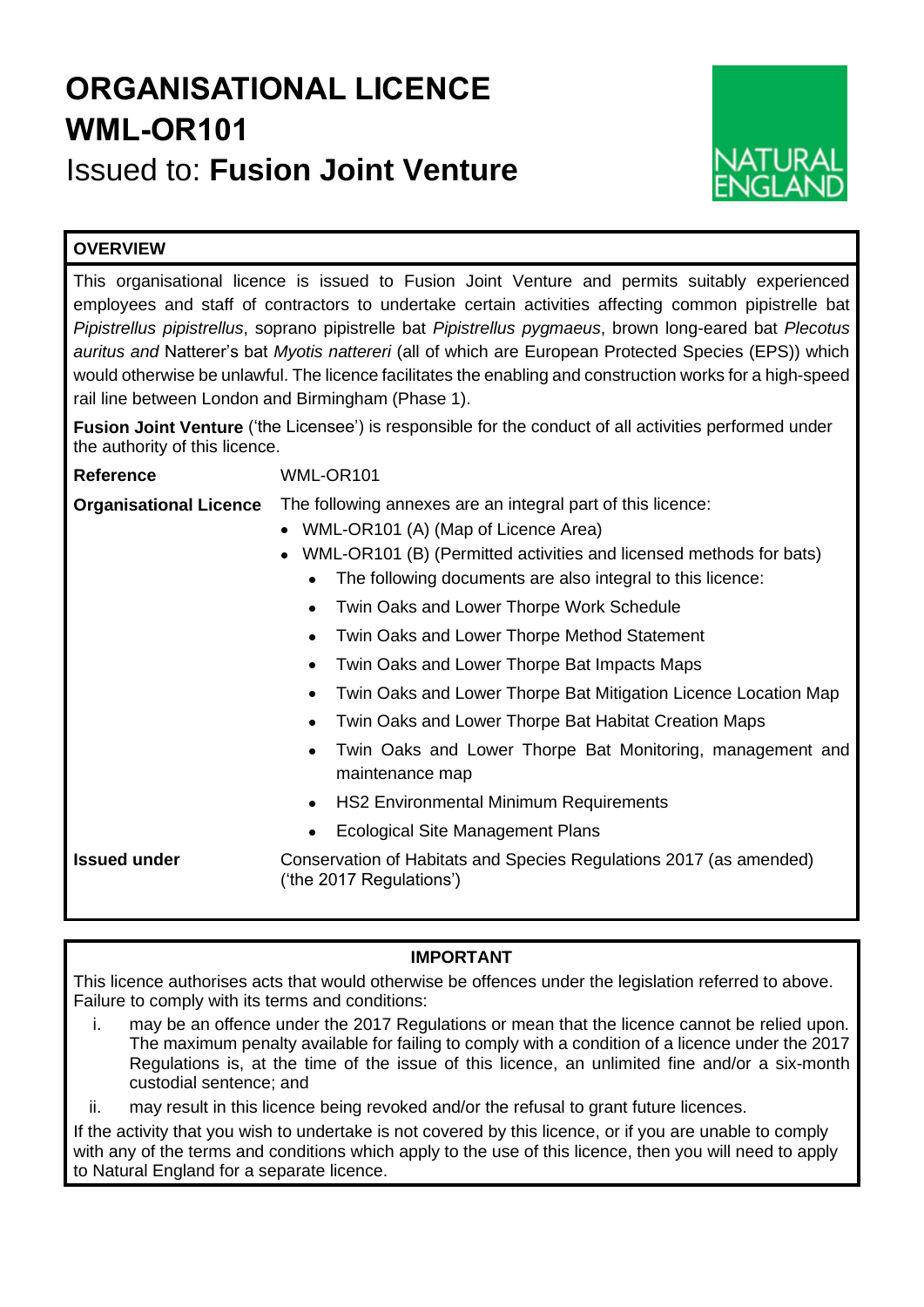This licence is not a consent or assent for the purposes of Part II of the Wildlife and Countryside Act 1981 (as amended) ("the 1981 Act") in respect to Sites of Special Scientific Interest. It is your responsibility to get consent if required (see Information & Advice note c).

Under the Conservation of Habitats and Species Regulations 2017 Natural England has granted this licence to affect common pipistrelle bat *Pipistrellus pipistrellus*, soprano pipistrelle bat *Pipistrellus pygmaeus*, brown long-eared bat *Plecotus auritus and* Natterer's bat *Myotis nattereri,* for the purpose of:

**Imperative reasons of overriding public interest including those of a social or economic nature and beneficial consequences of primary importance for the environment, under regulation 55(2)(e) of the 2017 Regulations, being satisfied that as regards the purpose specified in this licence that there is no satisfactory alternative and that the actions authorised will not be detrimental to the maintenance of the populations of the species concerned at a favourable conservation status in their natural range.**

to: **Fusion Joint Venture** (hereafter referred to as the "**Licensee**") of The Gate House, Gatehouse Way, Aylesbury, Buckinghamshire, HP19 8DB.

**To:** Carry out the activities detailed in

• Annex WML –  $OR101(B)$ 

Between the dates of: 6<sup>th</sup> October 2021 and 30<sup>th</sup> September 2032

**Project Description:** Licensed activities associated with enabling and construction works for a highspeed rail line between London and Birmingham (Phase 1).

**At:** The Licensed Area shown as a blue polygon on the map in Annex WML-OR101(A).

This licence is granted subject to the Licensee, including its servants and named agents, adhering to:

- the licence terms and conditions specified below and in the Annexes to this licence: and
- the Twin Oaks and Lower Thorpe Method Statement, the Twin Oaks and Lower Thorpe Work Schedule, the Twin Oaks and Lower Thorpe Bats Impacts Map, the Twin Oaks and Lower Thorpe Bat Creation Maps, and the HS2 Environmental Minimum Requirements.

Terms and requirements that express conditionality are conditions of this licence whether so called or not.

The headings used in this licence and its Annexes are for convenience only and shall have no effect upon the interpretation of this licence or its conditions.

## **DEFINITIONS USED IN THIS LICENCE**

| Accredited Agent(s)     | A suitably trained and experienced person who has been appointed by the<br>Named Ecologist (in accordance with Condition 3) and who is able to carry<br>out work under this licence without the personal supervision of the Named<br>Ecologist.                                                   |
|-------------------------|---------------------------------------------------------------------------------------------------------------------------------------------------------------------------------------------------------------------------------------------------------------------------------------------------|
| <b>Appointed Person</b> | An employee of the Licensee who is nominated to act as a single point of<br>contact for Natural England with regard to this licence and is responsible for<br>overseeing use of the licence, including record keeping, reporting and<br>compliance.                                               |
| Assistant(s)            | A person assisting a Named Ecologist or Accredited Agent who has been<br>appointed by the Named Ecologist (in accordance with Condition 3) and who<br>is only authorised to act under this licence whilst they are under the direct<br>supervision of the Named Ecologist or an Accredited Agent. |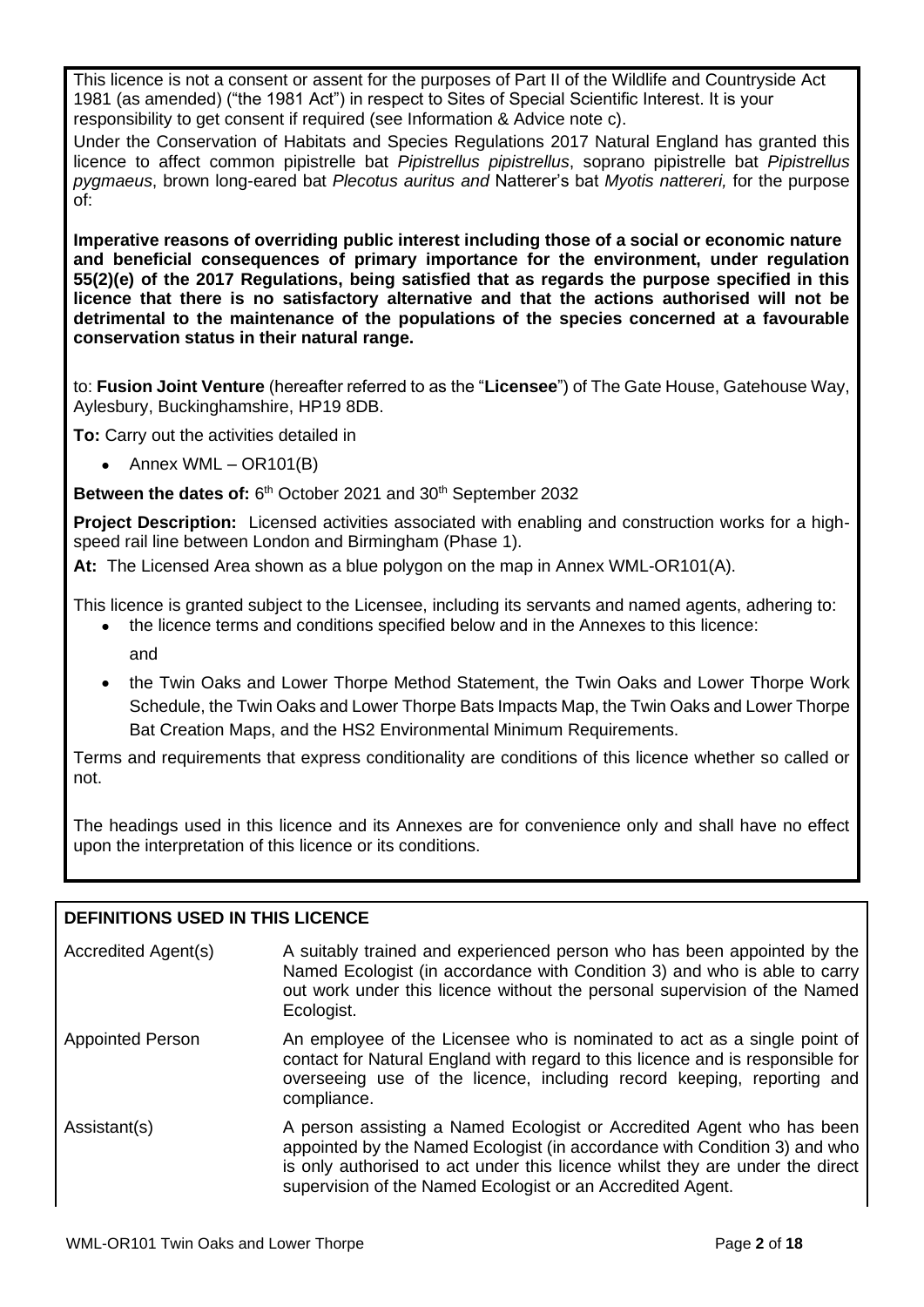HS2 Environmental Minimum Requirements The environmental minimum requirements set out the government's high level environmental and sustainability commitments that accompany the High Speed Rail (London - West Midlands) Act 2017. Ecological Site Management Plans (ESMPs) HS2 Ltd Contractors are required to produce ESMPs for habitat creation areas, designated sites and ancient woodlands, as prescribed by paragraph 4.8.3 of the Environmental Minimum Requirements (EMRs). These plans set out the site-specific control measures for HS2 contractors working within local authorities along the Phase One route. Licensed Area **The area covered by this licence including Twin Oaks and Lower Thorpe at** SP 53530 45478 shown as red dashed polygons on the map in Annex WML-OR101(A). Named Ecologist being a professional being a professional being a professional being a professional being a professional being a professional being a professional being a professional being a professional being a professio ecological consultant who has satisfied Natural England that she has the relevant skills, knowledge and experience of the species concerned (or such other person as approved in writing by Natural England) and who is authorised by the Licensee to act on its behalf for the purposes of this licence. Twin Oaks and Lower Thorpe Bat Impacts Maps The map, given reference number Figure D Impact Plan dated 13<sup>th</sup> August 2021 of the Licenced Area submitted to Natural England on 15<sup>th</sup> August 2021, or the latest revised version that has been submitted by the Licensee and approved in writing by Natural England. Bat Mitigation Licence Location Map The map, given reference number Figure C5a(ii) Location map zoomed-in dated 13<sup>th</sup> August 2021, of the Licenced Area submitted to Natural England on 15<sup>th</sup> August 2020, or the latest revised version that has been submitted by the Licensee and approved in writing by Natural England. Twin Oaks and Lower Thorpe Bat Habitat Creation Maps The maps, given reference numbers Figure E3i Twin Oaks Bat house and box locations – dated and submitted submitted to Natural England on 13 $<sup>h</sup>$ </sup> September 2021 and the Twin Oaks bat house plans: Figure E3ii elevations; Figure E3iii roof plan; Figure E3iv ceiling plan; Figure E3v floor plan; Figure E3vi sections plan; and Figure E3vii generic roof details, of the Licenced Area dated and submitted to Natural England on 13<sup>th</sup> August 2021, or the latest revised version that has been submitted by the Licensee and approved in writing by Natural England. Twin Oaks and Lower Thorpe Bat Monitoring, management and maintenance map The maps, given reference numbers Figure E4 dated 13<sup>th</sup> September 2021, of the Licenced Area submitted to Natural England on 15<sup>th</sup> September 2021, or the latest revised version that has been submitted by the Licensee and approved in writing by Natural England. Twin Oaks and Lower Thorpe Method Statement The method statement for bats at the Licensed Area, submitted to Natural England using template WML-A13.3 (01/19), on 15<sup>th</sup> September 2021, or the latest revised version that has been submitted by the Licensee and approved in writing by Natural England. Twin Oaks and Lower Thorpe Work Schedule The schedule of works at the Licensed Area, submitted to Natural England dated 1<sup>st</sup> October 2021 using template WML-A13a-E5a&b, or the latest revised version that has been submitted by the Licensee and approved in writing by Natural England.

References to specific sections, figures or other parts of a document apply to the relevant section, figure or part in the revised and approved version unless otherwise stated.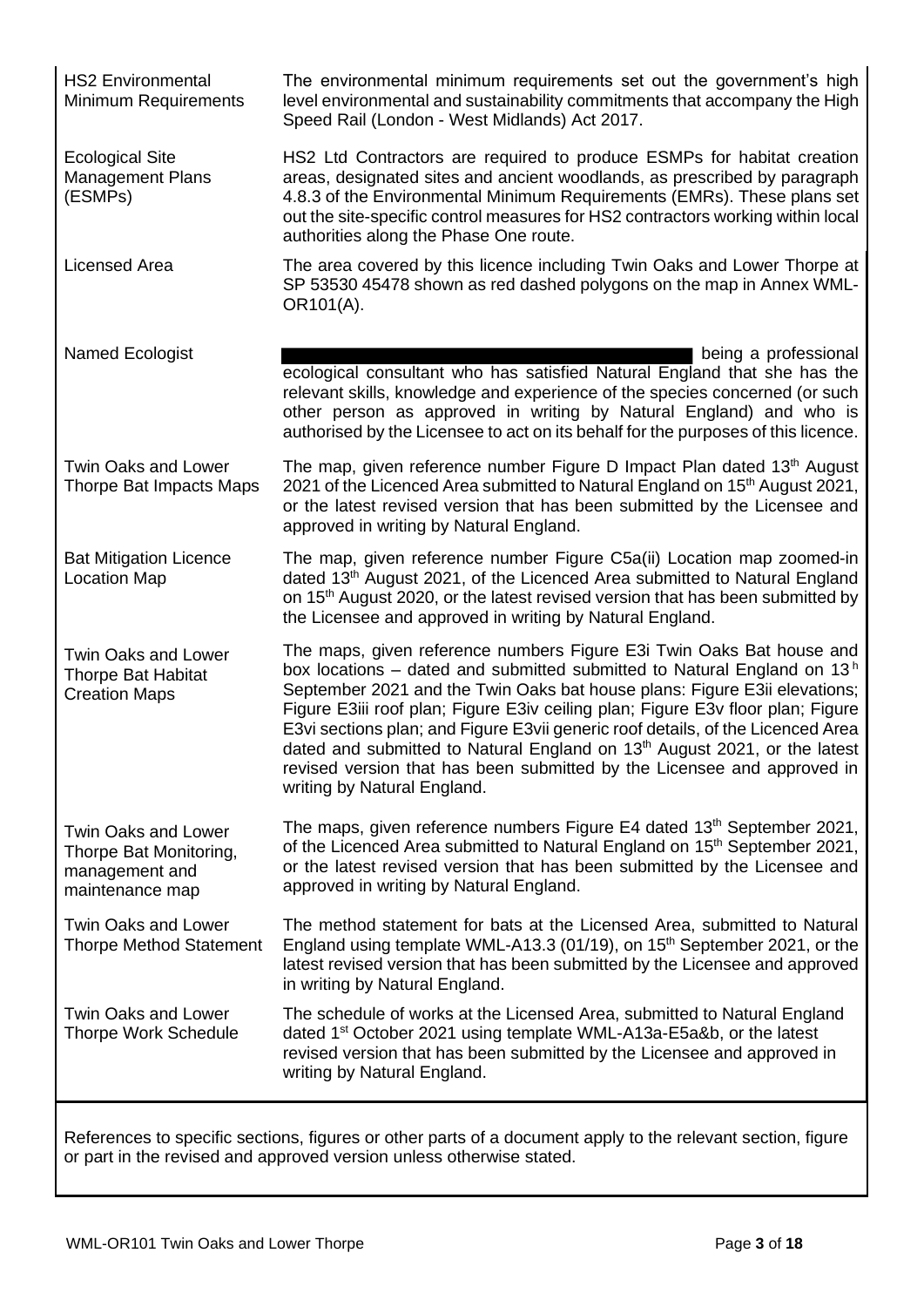## **LICENCE CONDITIONS**

## **Who may use this licence**

1. This licence includes Annex WML-OR101(A) and Annex WML-OR101(B), which contain additional terms and conditions of use.

## **People authorised to use this licence**

- 2. Licensed activities may only be carried out under this licence by:
	- a. the Named Ecologist;
	- b. Accredited Agents; and
	- c. Assistants.
- 3. An Accredited Agent or Assistant must carry a signed copy of the authorisation letter from the Named Ecologist, appointing them by name for the purpose of this licence, while carrying out licensed activities in the Licensed Area and must produce this authorisation letter to any police or Natural England officer on request.

## **Working under this licence**

- 4. The Licensee has primary responsibility for ensuring that all activities carried out in the Licensed Area comply with the terms and conditions of the licence.
- 5. Before commencing activities under this licence, the Licensee shall nominate an Appointed Person whose details will be provided to Natural England in writing to oversee use of this licence. The Licensee shall promptly update Natural England in writing of a replacement Appointed Person if that person changes.
- 6. The Named Ecologist is responsible for undertaking and/or overseeing the work undertaken in respect of the licensed species. The Named Ecologist is responsible for checking the suitability and competence of any Accredited Agents or Assistants employed in the Licensed Area to undertake the required duties.
- 7. The Licensee and all persons acting under this licence must comply with:
	- a. the terms and conditions of this licence and its Annexes WML OR101(A) and WML OR101(B); and
	- b. the Twin Oaks and Lower Thorpe Method Statement, Mitigation Licence, Twin Oaks and Lower Thorpe Location Map, the Twin Oaks and Lower Thorpe Work Schedule, the Twin Oaks and Lower Thorpe Bat Impacts Map and the Twin Oaks and Lower Thorpe Work Bat Creation Maps; and
	- c. HS2 Environmental Minimum Requirements.
- 8. If there are conflicts or inconsistencies between commitments in the documents in condition 7(b) and the terms and conditions of this licence and its annexes, the licence and annexes will prevail. Any other conflicts or inconsistencies between the documents in condition 7(b) will be interpreted on a precautionary basis to ensure the protection of bats.
- 9. While engaged in licensed activities, the Licensee shall make a copy of the licence and its Annexes available for inspection on each site in the Licensed Area where the activities are taking place and shall produce it on demand to any constable or an officer of Natural England.
- 10. All reasonable precautions must be taken to ensure that unnecessary suffering and harm to the species covered by this licence is avoided.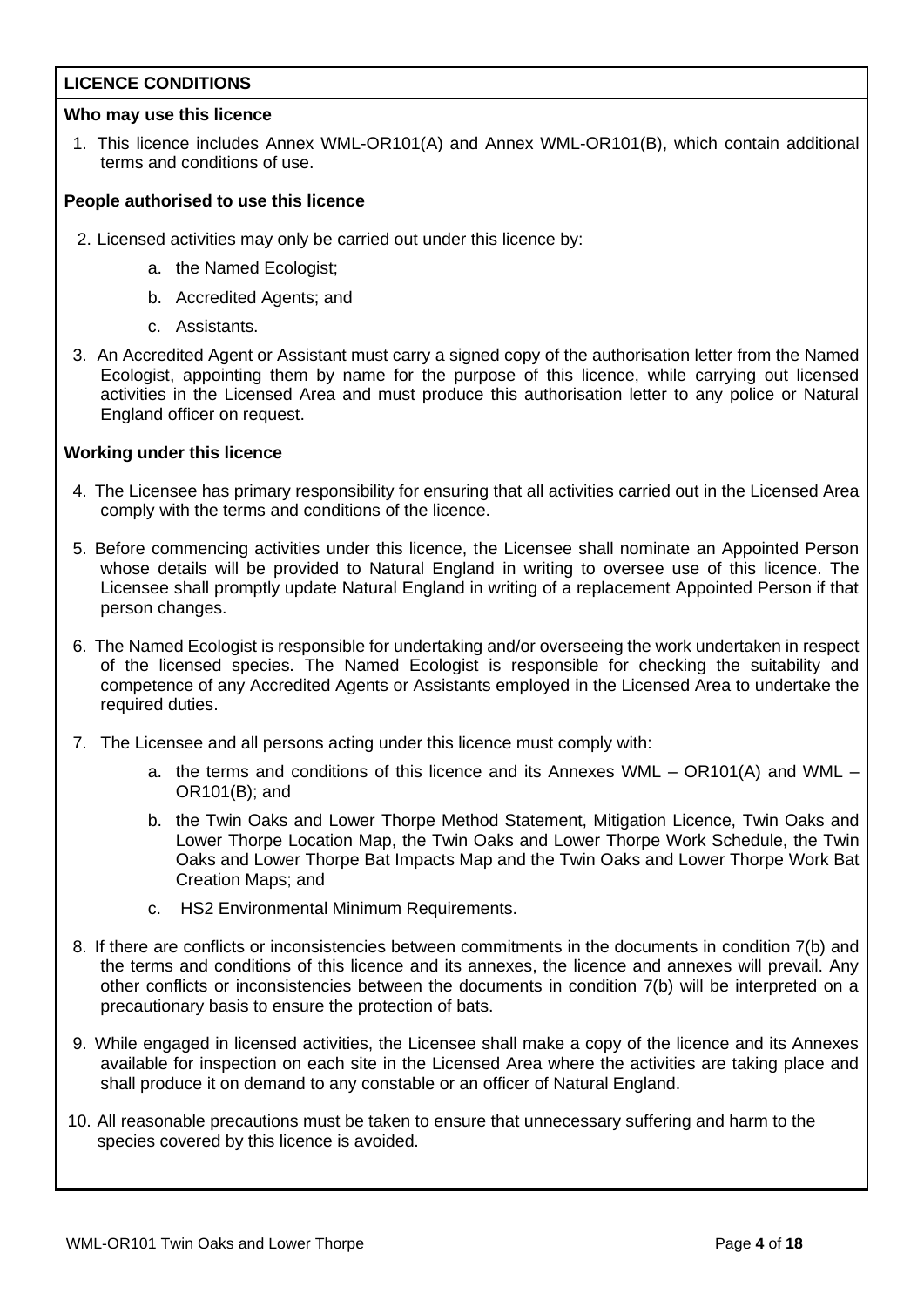## **Where the licence may be used**

11. This licence may only be used within the Licensed Area and for the activities specified in Annex WML– OR101(B).

## **Surveying and Monitoring**

- 12. Pre-work surveys must be appropriately resourced and undertaken at suitable times and in accordance with Annex WML-OR101(B).
- 13.Monitoring must be undertaken in accordance with section E4.2b of the Twin Oaks and Lower Thorpe Method Statement (see definition above). Any relevant amendments to monitoring will be agreed with Natural England through a licence modification request and the Strategy will be reviewed before the end of the licence.

## **Recording and reporting requirements**

- 14.The Licensee must maintain a record of all bat-related activities carried out under the authority of this licence necessary for reporting to Natural England, including (as a minimum):
	- a) a list of all persons authorised to act under the licence and in what capacity (i.e. Accredited Agent or Assistant);
	- b) any action undertaken under this licence;
	- c) any mitigation or compensation provision;
	- d) any surveying and monitoring conducted;
	- e) any dead or injured bat found in the Licensed Area; and
	- f) any incidents or reports of activities in breach of this licence, including details of steps taken, and any disciplinary, remedial or corrective action.

These records are to be kept until two years after the final licensed action is undertaken and are to be made available for inspection by Natural England at any reasonable time.

- 15.Survey and monitoring records for bats must be submitted to the Local Biological Record Centre and to the relevant national recording scheme (or National Biodiversity Network (NBN) Atlas if there is no appropriate scheme) every other year.
- 16.An annual report of activities conducted under this licence must be sent by the Licensee to Natural England (at the address given below) for the first reporting year of  $1<sup>st</sup>$  October 2021 – 31 $<sup>st</sup>$  December</sup> 2021 and submitted by  $14<sup>th</sup>$  January 2022, and thereafter by  $14<sup>th</sup>$  January for each subsequent reporting year of  $1<sup>st</sup>$  January –  $31<sup>st</sup>$  December, even if the licence is not used.
- 17.The long-term Mitigation, Monitoring and Management of the site will be reviewed after 8 years.

### **Future management**

18.All ESMPs applicable to the Licensed Area, or any part of it, must be updated to include the bat specific habitat management, maintenance and monitoring by or on behalf of the Licensee before the 31<sup>st</sup> March 2022, or prior to required actions and in line with the licensing requirements of the Twin Oaks and Lower Thorpe Method Statement (see definition above). The Licensee shall ensure compliance with the requirements of all ESMPs applicable to the Licensed Area, or any part of it, for the full period of the licence and will consult with Natural England in relation to any amendment or proposed amendment to any such ESMP.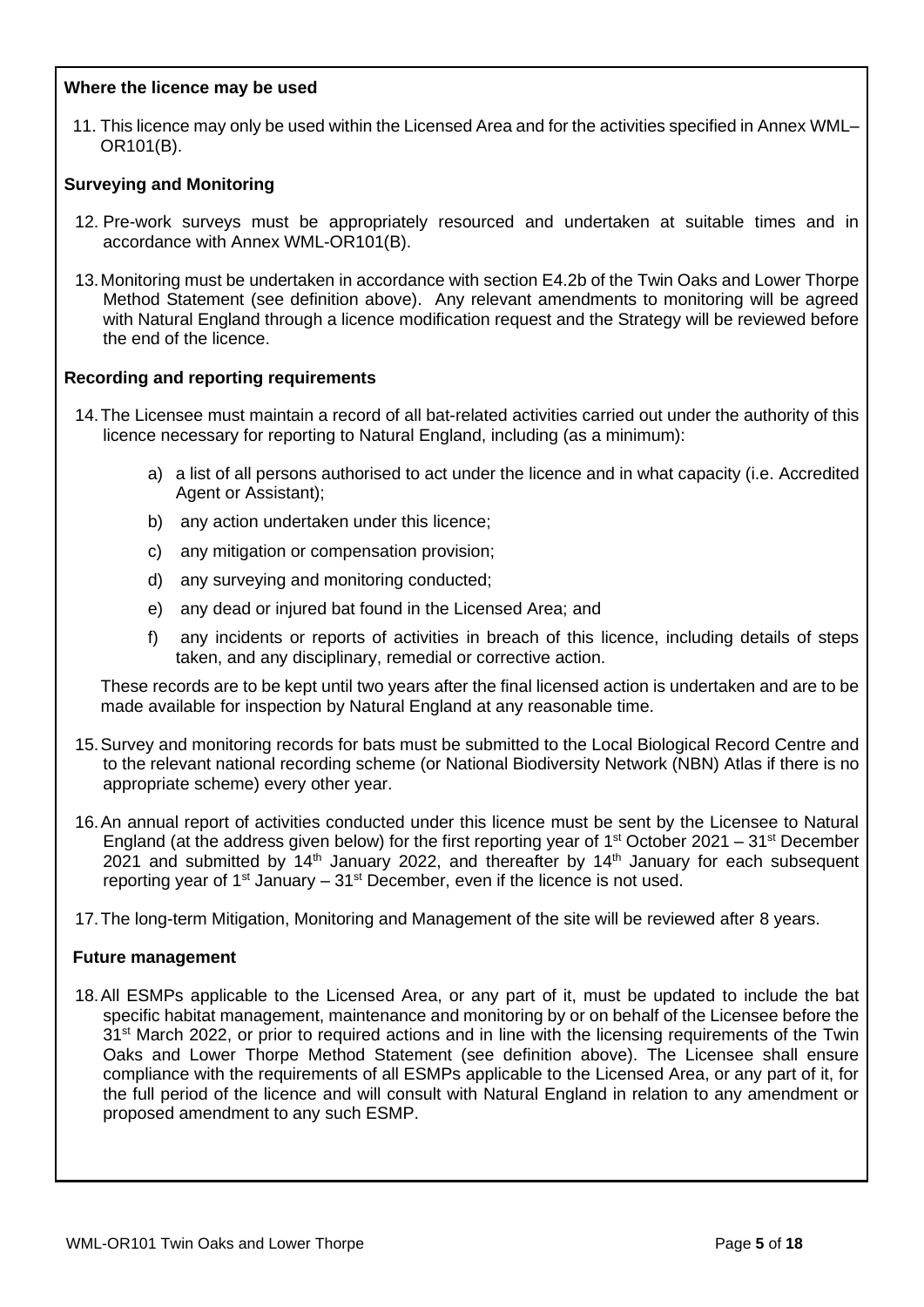### **Licence compliance**

- 19.For the purpose of ascertaining whether the conditions of this licence are being, or have been, complied with, the Licensee, the Named Ecologist and each Accredited Agent, Appointed Person and Assistant shall permit an officer of Natural England reasonable access to land where operations are being undertaken under this licence. Officers of Natural England shall also be permitted to be present during any operations carried out under the authority of this licence. Any such officer of Natural England may be required to produce his/her identification on demand and will be permitted to be accompanied by such persons as he/she considers necessary for the purpose of the visit. The Named Ecologist and each Accredited Agent, Appointed Person and Assistant shall give all reasonable assistance to an officerof Natural England and any persons accompanying him/her.
- 20.Failure to comply with the terms and conditions of this licence (including the recording and reporting requirements) will, by default, render this licence null and void and it may not be relied upon until such time that Natural England confirms in writing that its use may resume.
- 21.Natural England must be informed of all breaches to this licence within 48 hours of the Licensee becoming aware of a breach occurring. Unless advised otherwise by Natural England, the Licensee must take the necessary steps to address any breaches or poor practice identified as soon as practicable.
- 22.Persons acting under this licence must abide by the following disease risk management precautions to minimise the risk of accidentally transmitting the virus that causes COVID-19 from people to captive or wild mammals:
	- a. Anyone showing symptoms of COVID-19, or living with someone showing symptoms of COVID-19, or who has been in contact with someone with COVID-19, must not undertake any licensed activities.
	- b. Limit close proximity, including handling of mammals, to where this is necessary to carry out the licensed activity.
	- c. Disposable gloves and a face covering must be worn when handling, and if you are in close proximity to, any mammal.
	- d. Good hygiene practices must be followed including hand washing with soap and/or hand sanitising (with 70% alcohol-based sanitiser), before and after close proximity to or handling mammals, their food and/or associated supplies.
	- e. All equipment used for handling and transporting, or coming into contact with mammals, must be cleaned and disinfected before and after use. Any non-disposable gloves that have been used for mammal handling, and face coverings, must be washed between uses. Any products used to clean and disinfect equipment must be safe for use where there could be contact with animals, and used at an effective and safe dilution rate (see 'Additional Note' o).
	- f. At all times, you must follow the latest government guidance on COVID-19 that is in force and in place at the time that the licensed activity is being carried out.

In this context, 'close proximity' between people and mammals means being in the same room or vehicle, or within 2 m outdoors.

Issued by and on behalf of Natural England on 6

6<sup>th</sup> October 2021

### **INFORMATION AND ADVICE**

- a. Any requests for information in a licence will be considered under the Environmental Information Regulations 2004 and the Freedom of Information Act 2000 as appropriate.
- b. The licence may be modified, extended, terminated or revoked at any time by Natural England or the Secretary of State, but this will not be done unless there are good reasons for doing so.
- c. This licence conveys no authority for actions prohibited by any other legislation. For example, anyone acting under this licence is not exempt from the provisions of Section 28E of the 1981 Act. This means that owners/occupiers are obliged to give notice to Natural England if they propose to carry out an operation likely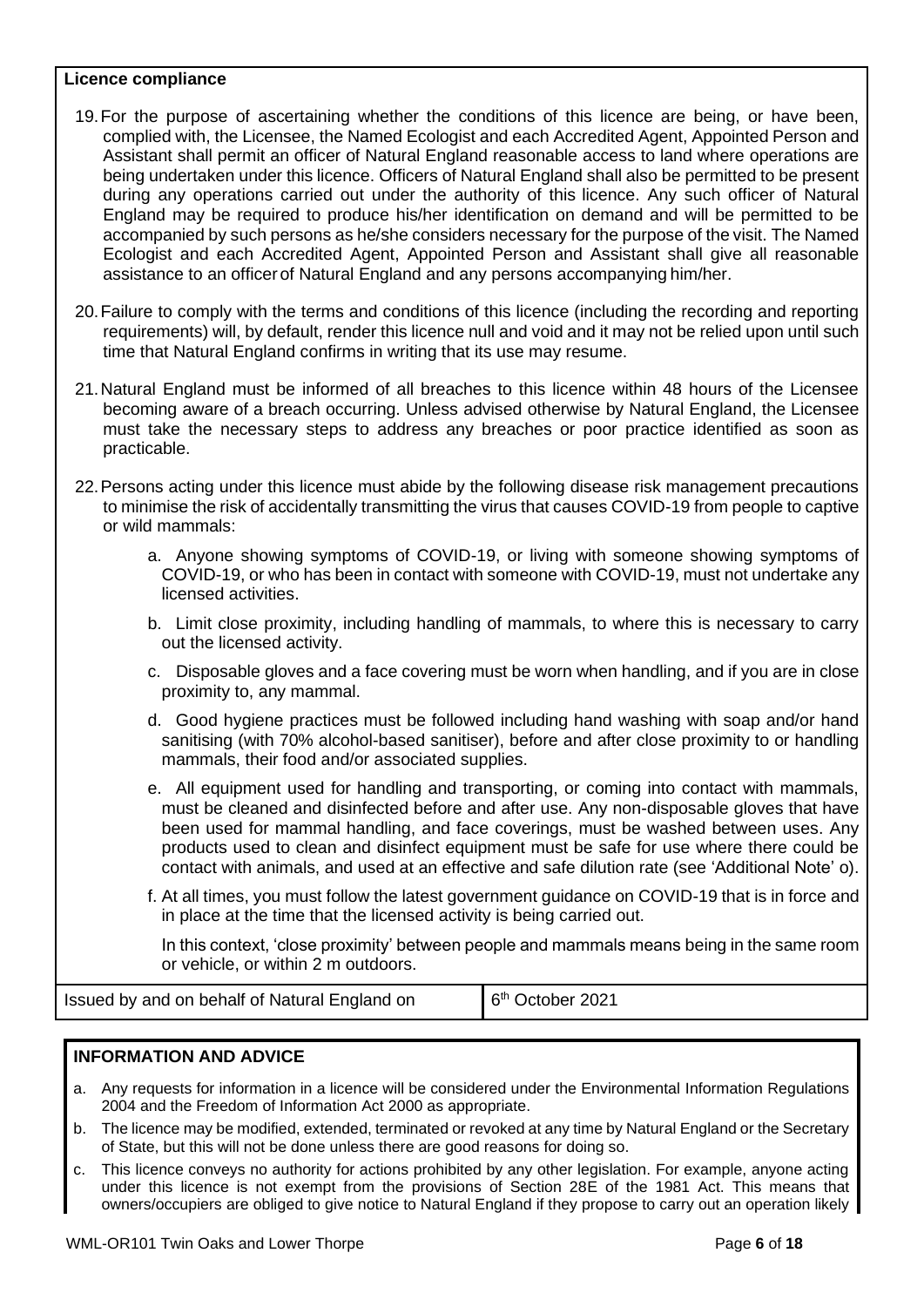to damage a Site of Special Scientific Interest (SSSI). To identify SSSIs and the features for which they are designated, refer to www.magic.gov.uk. For further advice or to request consent for an activity please contact the Natural England 'Responsible Officer' for the relevant site(s). Contact details are available from the Natural England Enquiry Service (see below).

- d. No person convicted on or after 1 January 2010 of an offence under the Conservation of Habitats and Species Regulations 2017, the 1981 Act, the Protection of Badgers Act 1992, the Deer Act 1991, the Hunting Act 2004, the Wild Mammals (Protection) Act 1996, the Animal Welfare Act 2006 or the Protection of Animals Act 1911 (all as amended) may use this licence without the permission of Natural England unless, in respect of that offence, either:
	- i. they are a rehabilitated person for the purposes of the Rehabilitation of Offenders Act 1974 and their conviction is treated as spent; or
	- ii. a court has made an order discharging them absolutely.

Any request to use the licence by a person to whom this note applies will be considered on its merits.

e. The common name or names of species given in the Licence, Annexes, and associated documents are included by way of guidance only; in the event of any dispute or proceedings, it is the scientific name of a species that will be taken into account.

### **Training requirements**

f. Training must be relevant to the conditions and the activities permitted by the licence and should be undertaken at regular intervals. This should include: identification of European and other protected species, and non-native species relevant to the activities authorised by this licence and signs indicating they may be present; surveying techniques; best practice guidance and reasonable avoidance measures; mitigation techniques and methods, and a working knowledge of the relevant law.

### **General Welfare Considerations**

- g. Persons acting under this licence may photograph any protected species named in this licence in connection with licensed work provided that this causes no additional disturbance or any other harm.
- h. Under the Animal Welfare Act 2006 it is an offence to cause any unnecessary suffering to an animal under the control of man (section 4). This applies to the treatment of animals (including non-target species) held in nets, traps, etc.

#### **The limits of licences**

- i. Licences permit action only for the purposes specified on that licence.
- j. Licences do not permit actions prohibited under any other legislation (unless it is clearly stated that the licence does), nor do they confer any right of entry upon land.
- k. Unless otherwise stated the provisions of Natural England licences only apply landward of the mean low water mark in England. The Marine Management Organisation is responsible for all licensing seaward of the mean low water mark.
- l. No work shall be carried out under this licence on a National Nature Reserve except with the prior written permission of Natural England's 'SSSI Adviser' for the relevant site(s) (contact details available from Enquiry Service – see below).

#### **Compliance and enforcement**

- m. The Licensee is expected to monitor compliance with the licence and to take action in the event that poor practice and/or non-compliance are identified. A person may be barred from using this licence by Natural England, for example, if that person breaches the conditions of this licence. In these circumstances Natural England will notify the Licensee.
- n. Natural England checks compliance with licences and the attached conditions. Where breaches are identified, these may be subject to enforcement action.

#### **Working during the coronavirus pandemic**

o) 'Safe4' is considered to be an appropriate disinfectant for equipment where there could be contact with animals. This product is considered effective against the virus that causes COVID-19 at a dilution of 1:50.

| <b>Contact details for Natural England</b> | Other useful contacts                                             |  |  |  |  |
|--------------------------------------------|-------------------------------------------------------------------|--|--|--|--|
| For licensing enquiries (& Reporting):     | <b>Local Record Centres: to find out where your nearest Local</b> |  |  |  |  |
| Telephone 020 802 61089                    | Record Centre is visit the Association of Local Environmental     |  |  |  |  |
| HS2wildlifelicensing@naturalengland.org.uk | Record Centres website at: http://www.alerc.org.uk/find-an-       |  |  |  |  |
| Email                                      | Irc.html                                                          |  |  |  |  |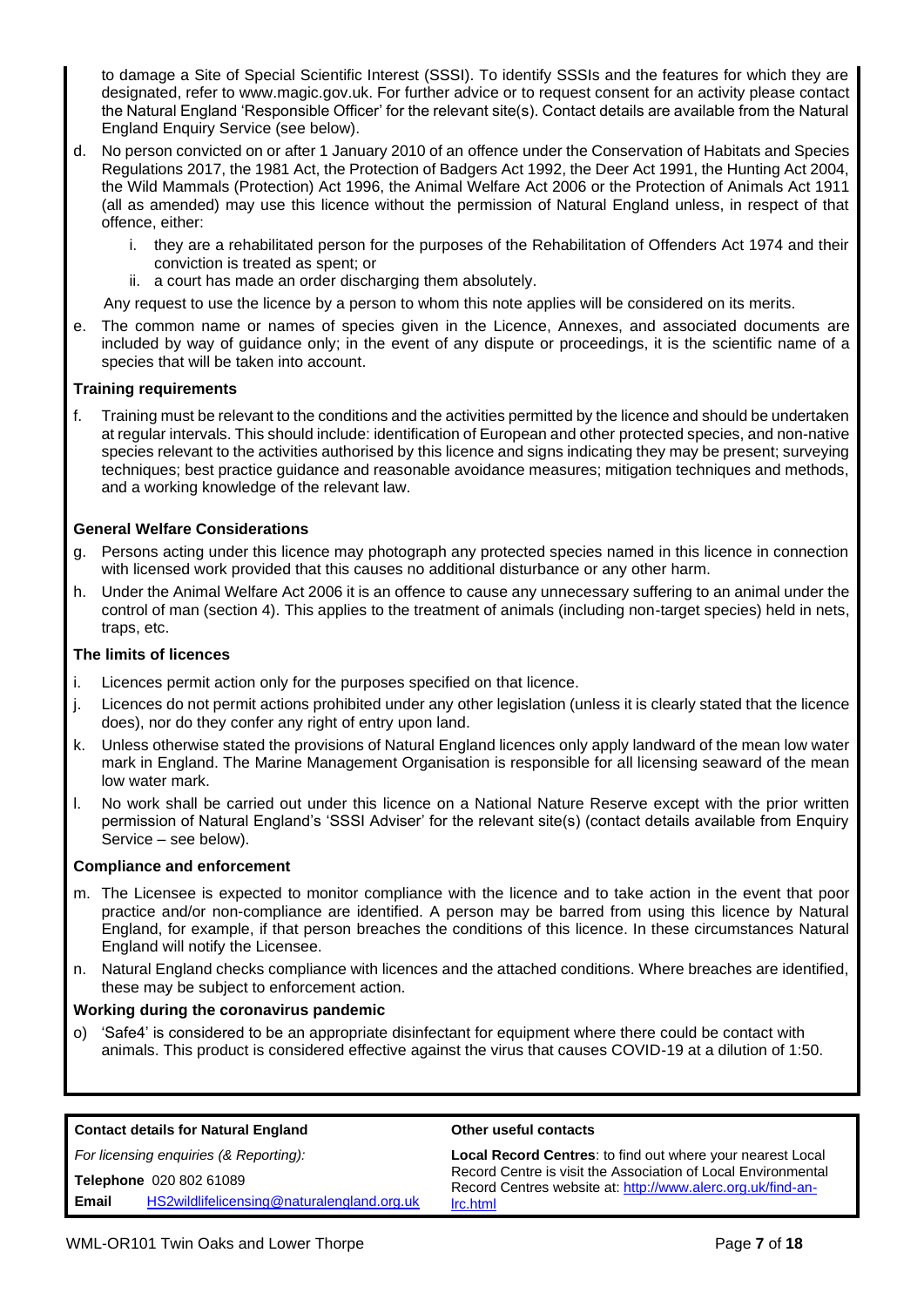#### **Postal address**

Wildlife Licensing, Natural England, Horizon House, Deanery Road, Bristol BS1 5AH *For other enquiries use the Enquiry Service:* **Telephone** 0300 060 3900 **Email** enquiries@naturalengland.org.uk **Web** Natural England - GOV.UK

**Legislation**: to view the full text of the legislation referred to in this licence visit http://www.legislation.gov.uk

**Feedback and Complaints:** we welcome and value your compliments, complaints, suggestions and comments about our services. Please see our 'Contact us' section for more details. https://www.gov.uk/government/organisations/naturalengland#org-contacts

#### **Using and Sharing Your Information**



#### **Who is collecting my data?**

The data controller is the Natural England, Foss House, Kings Pool, 1-2 Peasholme Green, York, Y01 7PX. You can contact the Natural England Data Protection Manager at: Natural England, County Hall, Spetchley Road, Worcester, WR5 2NP; foi@naturalengland.org.uk.

Any questions about how we are using your personal data and your associated rights should be sent to the above contact. The Data Protection Officer responsible for monitoring that Natural England is meeting the requirements of the legislation is: Defra group Data Protection Officer, Department for Environment, Food and Rural Affairs, SW Quarter, 2nd floor, Seacole Block, 2 Marsham Street, London SW1P 4DF. DefraGroupDataProtectionOfficer@defra.gsi.gov.uk.

#### **What if my data is being collected and how is it used? What is the legal basis for the processing?**

The information on the licence application form and any supporting material will be used by Natural England to undertake our licensing functions. This will include, but is not limited assessing your application, issuing a licence if applicable, monitoring compliance with licence conditions and collating licence returns and reports. The personal information we will process will include, but is not limited to your name and contact details, customer type and reasons for wanting a licence.

Processing is necessary for the performance of a task carried out in the public interest or in the exercise of official authority vested in the data controller. That task is to conduct the licensing functions as delegated by Defra to Natural England under Part 8 Agreement under section 78 of the Natural Environment and Rural Communities Act 2006

#### **Who will my data be shared with?**

Your personal data may be shared by us with the Department for Food, Environment and Rural Affairs and its executive agencies including the Rural Payments Agency and the Environment Agency. This will be used to monitor and evaluate the effectiveness of our work.

It may also be shared with:

- Police
- HS2 Ltd.

We will respect personal privacy, whilst complying with access to information requests to the extent necessary to enable Natural England to comply with its statutory obligations under the Environmental Information Regulations 2004, and the Freedom of Information Act 2000.

#### **If you are relying on my consent to process my data, can I withdraw my consent**?

No, because the processing is not based on consent.

#### **How long will my data be held for?**

Your personal data will be kept by us for 7 years after the expiry of your licence or longer if stated in the licence conditions.

#### **What will happen if I don't provide the data?**

Failure to provide this information will mean that Natural England will not be able process your licence application.

#### **Will my data be used for automated decision-making or profiling?**

The information you provide is not connected with individual decision making (making a decision solely by automated means without any human involvement) or profiling (automated processing of personal data to evaluate certain things about an individual).

#### **Will my data be transferred outside of the EEA?**

The data you provide will not be transferred outside the European Economic Area.

#### **What are my rights?**

A list of your rights under the General Data Protection Regulation, the Data Protection Act 2018, is accessible at: https://ico.org.uk/for-organisations/guide-to-the-general-data-protection-regulation-gdpr/individual-rights/

#### **How do I complain?**

You have the right to lodge a complaint with the ICO (supervisory authority) at any time. Should you wish to exercise that right full details are available at: https://ico.org.uk/for-organisations/guide-to-the-general-data-protection-regulationgdpr/individual-rights/

**Natural England's Information Charter can be found here:** https://www.gov.uk/government/organisations/naturalengland/about/personal-information-charter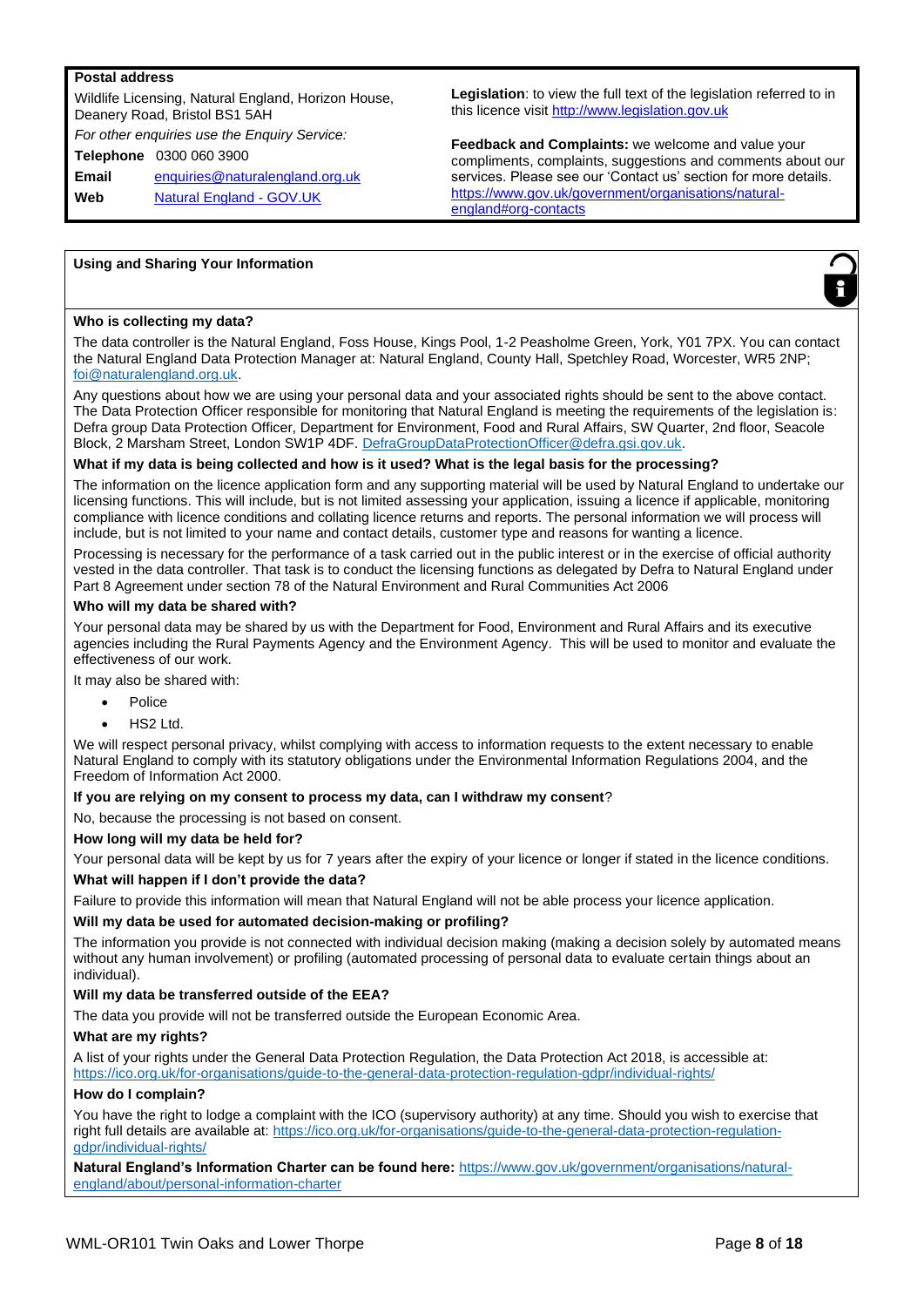# **ANNEX WML – OR101(A)**

# This Annex defines the boundaries and areas of the Licensed Area –

As shown on Figure C5a (ii)



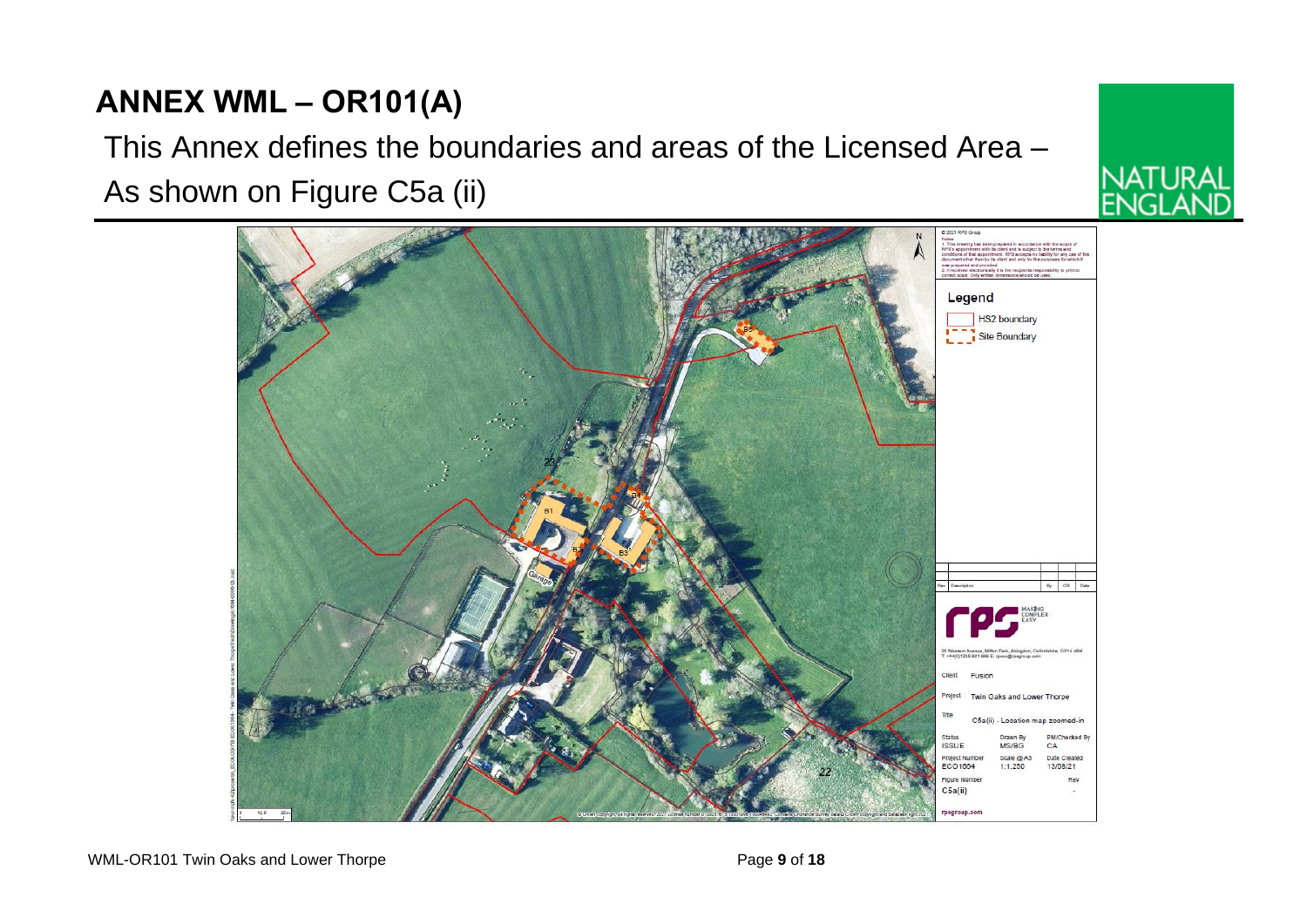# **ANNEX WML – OR101(B)**

# Permitted activities and licensed methods for bats within the Licensed Area



| <b>OVERVIEW</b>                                                                                                                                                                                                                                                                                                                                                          |                                                                                                                                                                 |  |                                                                                                                                                                           |  |  |  |  |  |
|--------------------------------------------------------------------------------------------------------------------------------------------------------------------------------------------------------------------------------------------------------------------------------------------------------------------------------------------------------------------------|-----------------------------------------------------------------------------------------------------------------------------------------------------------------|--|---------------------------------------------------------------------------------------------------------------------------------------------------------------------------|--|--|--|--|--|
| This Annex specifies the activities and operations affecting bats that are permitted within the Licensed Area and includes relevant conditions.                                                                                                                                                                                                                          |                                                                                                                                                                 |  |                                                                                                                                                                           |  |  |  |  |  |
|                                                                                                                                                                                                                                                                                                                                                                          | Surveys and inspections for bats in structures or trees identified as having bat roost potential must be undertaken to establish whether bats are present prior |  |                                                                                                                                                                           |  |  |  |  |  |
| to undertaking structure or tree works. This Annex does not permit works to structures or trees where a species of bat or roost types not covered by this                                                                                                                                                                                                                |                                                                                                                                                                 |  |                                                                                                                                                                           |  |  |  |  |  |
| licence is present.<br><b>Activities permitted</b>                                                                                                                                                                                                                                                                                                                       | Capture                                                                                                                                                         |  |                                                                                                                                                                           |  |  |  |  |  |
|                                                                                                                                                                                                                                                                                                                                                                          |                                                                                                                                                                 |  |                                                                                                                                                                           |  |  |  |  |  |
| Ш.<br>Transport                                                                                                                                                                                                                                                                                                                                                          |                                                                                                                                                                 |  |                                                                                                                                                                           |  |  |  |  |  |
| III. Disturb                                                                                                                                                                                                                                                                                                                                                             |                                                                                                                                                                 |  |                                                                                                                                                                           |  |  |  |  |  |
| IV. Damage or destroy the resting places                                                                                                                                                                                                                                                                                                                                 |                                                                                                                                                                 |  |                                                                                                                                                                           |  |  |  |  |  |
|                                                                                                                                                                                                                                                                                                                                                                          | Damage or destroy breeding places of specified bat species (See Table 1 and Table 2 below).<br>V.                                                               |  |                                                                                                                                                                           |  |  |  |  |  |
|                                                                                                                                                                                                                                                                                                                                                                          |                                                                                                                                                                 |  | This licence permits activities affecting the following roost types only: Day roosts; Maternity roosts; Satellite roosts; Feeding roosts and Hibernation roosts (see      |  |  |  |  |  |
| Definitions at Condition B26).                                                                                                                                                                                                                                                                                                                                           |                                                                                                                                                                 |  |                                                                                                                                                                           |  |  |  |  |  |
| Purpose(s) for which these activities may be<br>conducted                                                                                                                                                                                                                                                                                                                |                                                                                                                                                                 |  | Imperative reasons of overriding public interest including those of a social or economic nature and<br>beneficial consequences of primary importance for the environment. |  |  |  |  |  |
| <b>IMPORTANT</b>                                                                                                                                                                                                                                                                                                                                                         |                                                                                                                                                                 |  |                                                                                                                                                                           |  |  |  |  |  |
| These activities are subject to the terms and conditions set out in the main licence in addition to those in this Annex. All terms and conditions in this Annex must<br>be fully adhered to whether or not they are identified in Table 1. Terms and conditions that have a particular relevance to an activity are identified in Table 1 for<br>ease of reference only. |                                                                                                                                                                 |  |                                                                                                                                                                           |  |  |  |  |  |
| Definitions in the main licence also apply to this Annex and further definitions specific to this Annex are set out at Conditions B26 and B27.                                                                                                                                                                                                                           |                                                                                                                                                                 |  |                                                                                                                                                                           |  |  |  |  |  |
| Interpreting the table of permitted activities and operations                                                                                                                                                                                                                                                                                                            |                                                                                                                                                                 |  |                                                                                                                                                                           |  |  |  |  |  |
|                                                                                                                                                                                                                                                                                                                                                                          | Permitted activities and operations: a brief description of each activity or operation permitted under the licence.                                             |  |                                                                                                                                                                           |  |  |  |  |  |
| Actions made lawful by this licence: for each activity or operation listed the presence of a corresponding 'X' indicates which acts are made lawful if<br>conducted in accordance with the terms and conditions of this licence.                                                                                                                                         |                                                                                                                                                                 |  |                                                                                                                                                                           |  |  |  |  |  |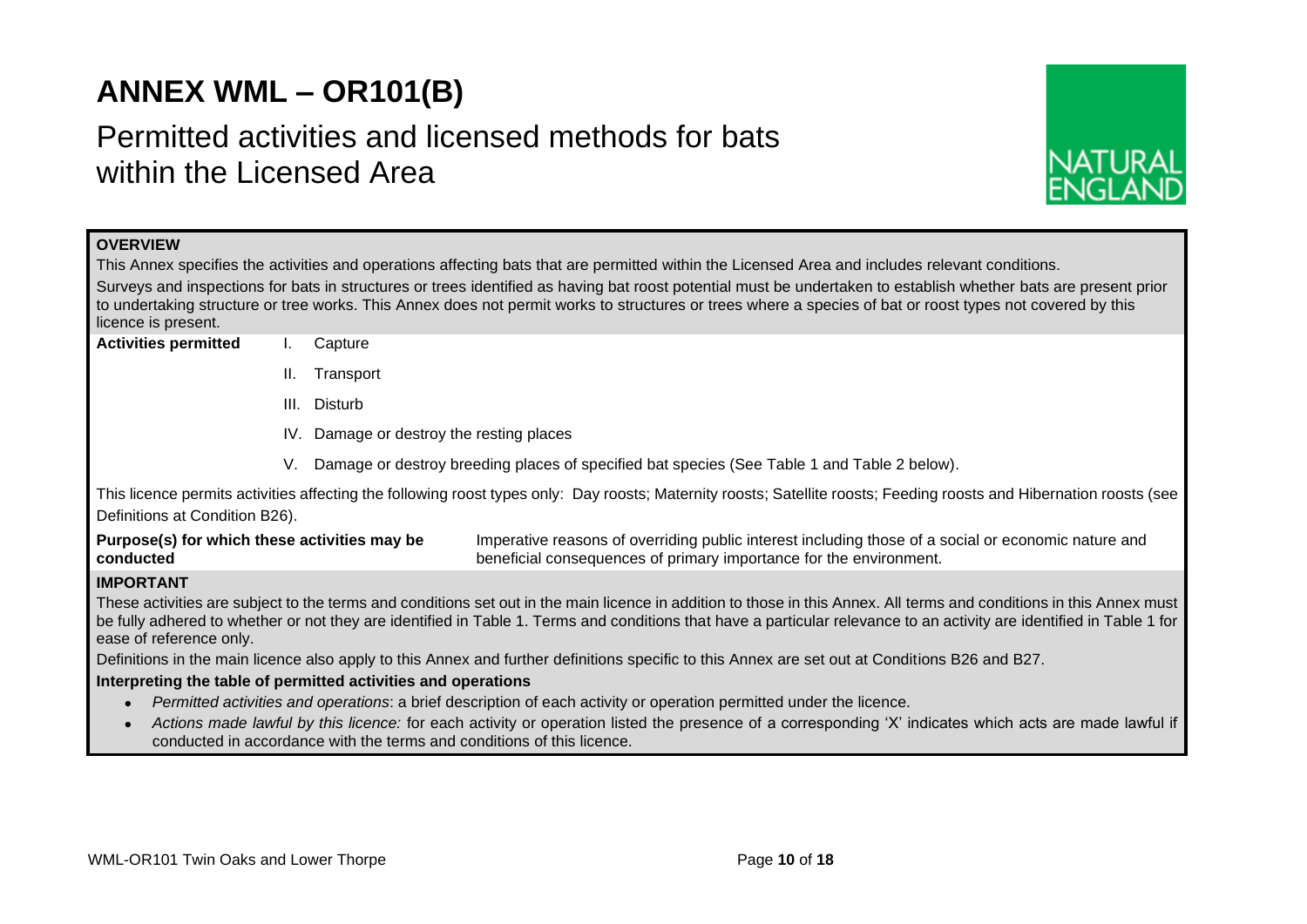| rabic 1.1 crimited activities and operations                                     |                                        |                           |                |                         |                       |                          |                              |                                                                                            |                                                                                                                                          |                                                                                                 |
|----------------------------------------------------------------------------------|----------------------------------------|---------------------------|----------------|-------------------------|-----------------------|--------------------------|------------------------------|--------------------------------------------------------------------------------------------|------------------------------------------------------------------------------------------------------------------------------------------|-------------------------------------------------------------------------------------------------|
|                                                                                  | Actions made lawful by this<br>licence |                           |                |                         |                       |                          |                              | <b>Additional</b><br>condition No.<br>especially<br>relevant to the<br>action              | <b>Permitted methods</b>                                                                                                                 | <b>Species</b><br>permitted                                                                     |
| <b>Permitted activities</b><br>and operations                                    | Capture                                | Transport                 | <b>Disturb</b> | Damage<br>resting place | Damage<br>breeding si | Destroy<br>resting place | sites<br>Destroy<br>breeding |                                                                                            |                                                                                                                                          |                                                                                                 |
| Noise, lighting and<br>vibration caused by<br>construction related<br>activities |                                        |                           | X              | X                       | Χ                     |                          |                              | B1, B2, B3, B4,<br><b>B10</b>                                                              | Disturbance by noise,<br>lighting and vibration                                                                                          | Common pipistrelle bat,<br>soprano pipistrelle bat,<br>brown long-eared bat,<br>Natterer's bat. |
| Pre-works inspection<br>of structures or trees                                   | X.                                     | $\sf X$                   | $\sf X$        | $\sf X$                 | X                     |                          |                              | B1, B2, B3, B4,<br><b>B5</b>                                                               | By hand; Endoscope; Torch<br>illumination; Static hand-<br>held net;                                                                     |                                                                                                 |
| Roost loss through<br>structure or tree works                                    | X                                      | $\boldsymbol{\mathsf{X}}$ | $\sf X$        | $\times$                | X                     | X                        | X                            | B1, B2, B3, B4,<br>B5, B6, B7, B8,<br>B9, B10, B11,<br>B12, B13, B14,<br>B15, B16, 17, B18 | Exclusion by one-way door<br>or valve; Permanent<br>exclusion; Destructive<br>Search by Soft Demolition;<br><b>Mechanical Demolition</b> |                                                                                                 |

#### **Table 1: Permitted activities and operations**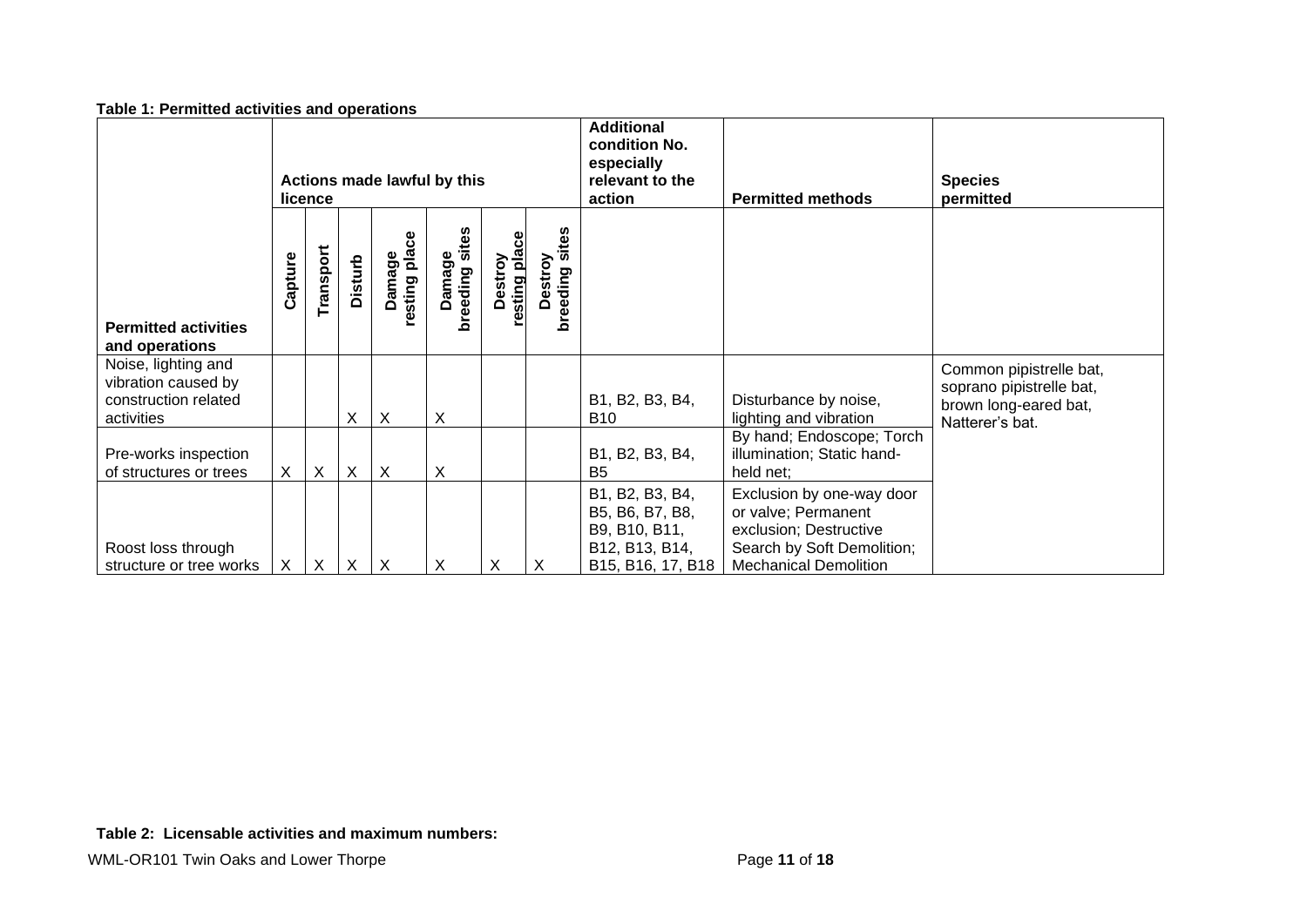| Species<br>Licensable activities and maximum numbers: |                |                  |                         |                                   |                             |                                                                                                                                                                                                                                                                                                                                       |                                                                                                                                                        |
|-------------------------------------------------------|----------------|------------------|-------------------------|-----------------------------------|-----------------------------|---------------------------------------------------------------------------------------------------------------------------------------------------------------------------------------------------------------------------------------------------------------------------------------------------------------------------------------|--------------------------------------------------------------------------------------------------------------------------------------------------------|
|                                                       | Capture        | <b>Transport</b> | <b>Disturb</b>          | <b>Damage</b><br>resting<br>place | Damage<br>breeding<br>sites | <b>Destroy</b><br>resting place                                                                                                                                                                                                                                                                                                       | <b>Destroy</b><br>breeding sites                                                                                                                       |
| Common<br>pipistrelle bat                             | 20             | 20               | Not<br>Specified        |                                   |                             | Two (2) day roosts located in building B1,<br>one (1) day roost located in building B2,<br>three (3) day roosts located in building B3,<br>one (1) day roost located in building B5 and<br>two (2) hibernation roosts located in<br>building B3 to be destroyed via demolition<br>works.                                              | One (1) satellite roost<br>located in building B1 and<br>one (1) satellite roost<br>located in building B2 to be<br>destroyed via demolition<br>works. |
| Soprano<br>pipistrelle bat                            | $\overline{2}$ | $\overline{2}$   | <b>Not</b><br>Specified |                                   |                             | One (1) day roost located in building B2,<br>one (1) day roost located in building B3,<br>and one (1) hibernation roost located in<br>building B3 to be destroyed via demolition<br>works.                                                                                                                                            |                                                                                                                                                        |
| <b>Brown</b><br>long-eared bat                        | 9              | 9                | Not<br>Specified        |                                   |                             | One (1) day roost located in building B1,<br>one (1) day roost located in building B2,<br>one (1) day roost located in building B3,<br>one (1) day roost located in building B5,<br>one (1) feeding roost located in building B4,<br>and one (1) hibernation roost located in<br>building B3 to be destroyed via demolition<br>works. | One (1) maternity roost<br>located in building B3 to be<br>destroyed via demolition<br>works.                                                          |
| Natterer's bat                                        | $\mathbf{1}$   |                  | <b>Not</b><br>Specified |                                   |                             | One (1) feeding roost located in building<br>B4, and one (1) hibernation roost located in<br>building B3 to be destroyed via demolition<br>works.                                                                                                                                                                                     |                                                                                                                                                        |
| <b>Maximum</b><br>total                               |                |                  |                         |                                   |                             | 20 resting places.                                                                                                                                                                                                                                                                                                                    | 3 breeding sites.                                                                                                                                      |

The maximum number(s) stated in the above table refers to the maximum number of individuals of the stated species that can be captured or transported under the terms of this licence and the maximum number/s of resting places (see definition B26) or breeding sites that can be damaged or destroyed under this licence (if applicable).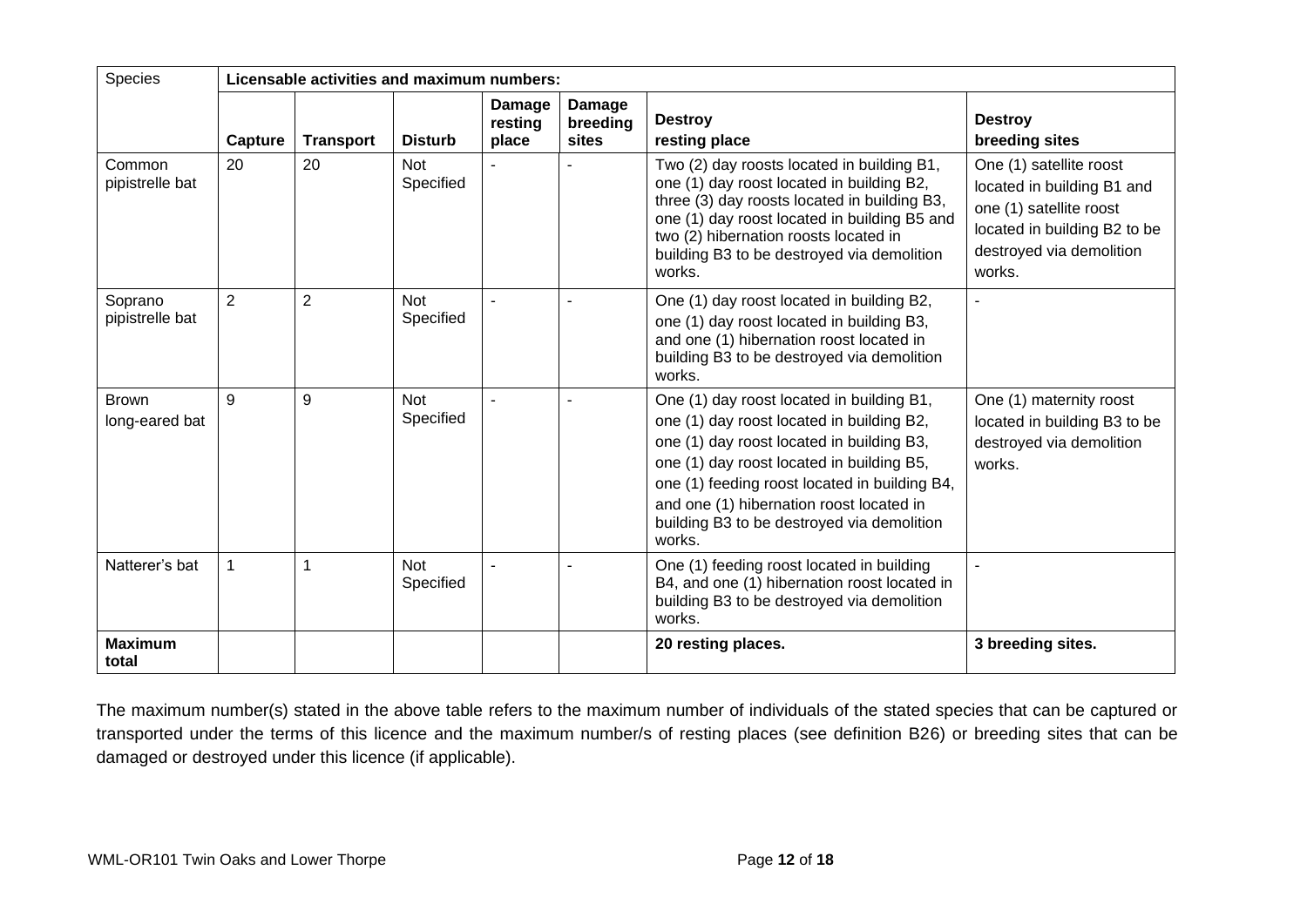# **ANNEX B LICENCE CONDITIONS**

# **Working under this licence:**

- B1. This licence is only to be used in connection with the Project Description and only when alternatives recognised by the Named Ecologist or an Accredited Agent are not appropriate to the conservation of bats.
- B2. The Licensee, the Named Ecologist, Accredited Agents, the Appointed Person and Assistants must adhere to the activities and timescales agreed in the Twin Oaks and Lower Thorpe Work Schedule**.**
- B3. The Named Ecologist or an Accredited Agent must ensure that all those involved with the licensed works understand by way of a 'tool box talk' that bats are present; the legislation relating to bats; measures that will be used to protect them; good working practices; licensed activities and what to do should bats be found. This information must be provided before any licensed works commence on site. A written record that this has been undertaken, and that it covers the above points, must be kept by the Named Ecologist or Accredited Agent and made available to Natural England or any police officer on request.

# **Methodology:**

- B4. All relevant animal welfare legislation must be complied with at all times.
- B5. All works must be undertaken using best practice methodology to ensure minimal risk to bats. Persons acting under this licence must abide by the advice on excluding bats, handling bats and working in bat roosts in the most up to date edition of the *"Bat Mitigation Guidelines"* and the *"Bat Workers Manual"*. "*The Bat Survey - Good Practice Guidelines*" are available from the BCT website. You are expected to check whether this guidance has been updated and if so, to ensure that you act in accordance with the most up to date version. In addition to this:
	- a) The use of endoscopes, artificial light from torches, Destructive Search by Soft Demolition (see Definition in Annex Condition B27) temporary obstruction of roost access, temporary or permanent exclusion methods (including installation) and use of static hand held nets must only be undertaken or directly supervised by the Named Ecologist, or an Accredited Agent.
	- b) Where capture and/or handling of bats are necessary, only the Named Ecologist, Accredited Agent, or an Assistant may do so. Capture/handling/exclusion of bats must only be undertaken in conditions suitable for bats to be active.
	- c) Where bats are discovered and taken under this licence they must either be relocated to a suitable roost for the species, or where bats are held this must be done safely and bats released on site at dusk in, or adjacent to, suitable foraging/ commuting habitat in safe areas within or directly adjacent to the pre-works habitat. Where a bat is unexpectedly discovered in adverse weather conditions, condition B14 must be followed.
	- d) Endoscopes and handheld nets are only to be used to assist with the locating and capture of bats.
	- e) Temporary and permanent exclusion must be carried out using techniques specified in the most up to date edition of the '*Bat Workers Manual*'. If one-way exclusion devices are to be used, each device must remain in position for a period of at least 5 consecutive days/ nights throughout a spell of suitable weather conditions, or longer until these conditions prevail.
	- f) Prior to destructive works, an inspection using torches and/or an endoscope must be performed internally to search for the presence of bats. If any bat species covered by this licence is found and is accessible, each will be captured by gloved hand or hand-held net, given a health check and then each placed carefully inside a drawstring, calico cloth holding bag or similar for transport.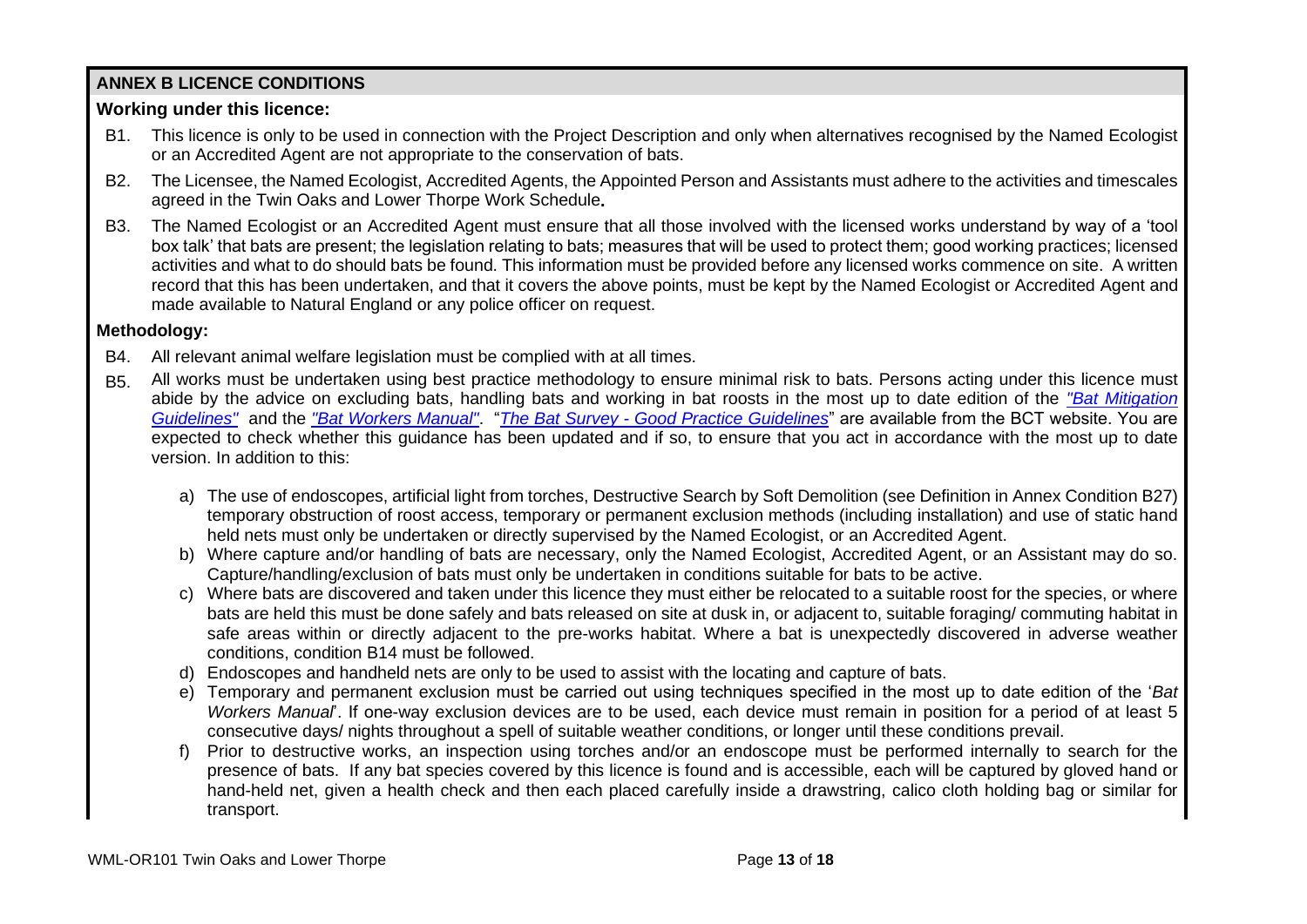- g) Following inspection and exclusion operations, the removal of any feature with bat roost potential, will be only performed by hand and under direct ecological supervision. Where applicable, materials will be removed carefully away and not rolled or sprung to avoid potential harm to bats. The undersides of materials will be checked by the Named Ecologist or Accredited Agent for bats that may be clung to them before removal.
- B6. For structures or trees that are safe to inspect and that possess Potential Roosts Features (PRFs) that can be accessed, pre-works inspection/s or climbing inspection/s will be undertaken no more than three days prior to demolition or tree felling. For known roosts and PRFs consisting of cavities (or similar), Destructive Search by Soft Demolition / Soft Felling (see Definition in Annex Condition B27) will take place on the same day as the pre-works / pre-felling inspection.
- B7. For PRFs confirmed as containing no bats, the PRF will be immediately destroyed / felled or made unsuitable for bats. Materials used for soft blocking must be appropriate for intended purposed and not risk entrapping or capturing bats or other wildlife.
- B8. For PRFs that contain bats, bats will be removed in line with the procedures specified in Condition B5 above.
- B9. Should bats be discovered inside a structure or tree and cannot be successfully captured due to the nature of the roost feature, the Named Ecologist or Accredited Agent or tree climber will withdraw. In this circumstance, during the active bat season (April-October), an emergence survey followed by dawn re-entry survey in suitable weather conditions will be undertaken in relation to the confirmed roost (using infrared (IR) cameras) to identify when bats have left the roost and not re-entered. This will be followed by re-inspection of the feature or tree and soft blocking of the roost prior to being destroyed or felled or made unsuitable for bats. If an inspection of the structure or tree is not possible then it must undergo a Destructive Search by Soft Demolition or Soft Felling (see Definitions in Annex Condition B27).

## **Impacts**:

B10. Disturbance of bats and damage and/or destruction of bat roosts will be limited to those structures or trees shown on the Twin Oaks and Lower Thorpe Bat Impacts Maps.

## **Undertaking works on roosts under this licence:**

- B11. A written record must be kept of capture and exclusion efforts undertaken, including weather conditions (including over-night minimum temperature and rainfall), numbers and species of bats captured/taken and duration of exclusion process.
- B12. Destructive Searches by soft demolition or soft felling (See Definition in Annex Condition B27) may only be carried out when it is dry and mild and after temperatures have not dropped below 8°C for 4 days.
- B13. Licensable activities impacting satellite, maternity and hibernation roosts (see Definition in Annex Condition B26) must not be undertaken while the roost is in use for these purposes. Where the roosts are excluded ahead of seasonal use, appropriate compensation (if required) must be in place and available for use prior to exclusions taking place.
- B14. If individual bats are discovered unexpectedly, including during periods of adverse weather, then the following steps must be taken:
	- a) Works to that structure or tree must stop immediately. If the Named Ecologist or an Accredited Agent is not on site, he/she must be contacted immediately to attend the site.
	- b) Do not expose the bat or cause it to fly out of the roost on its own accord.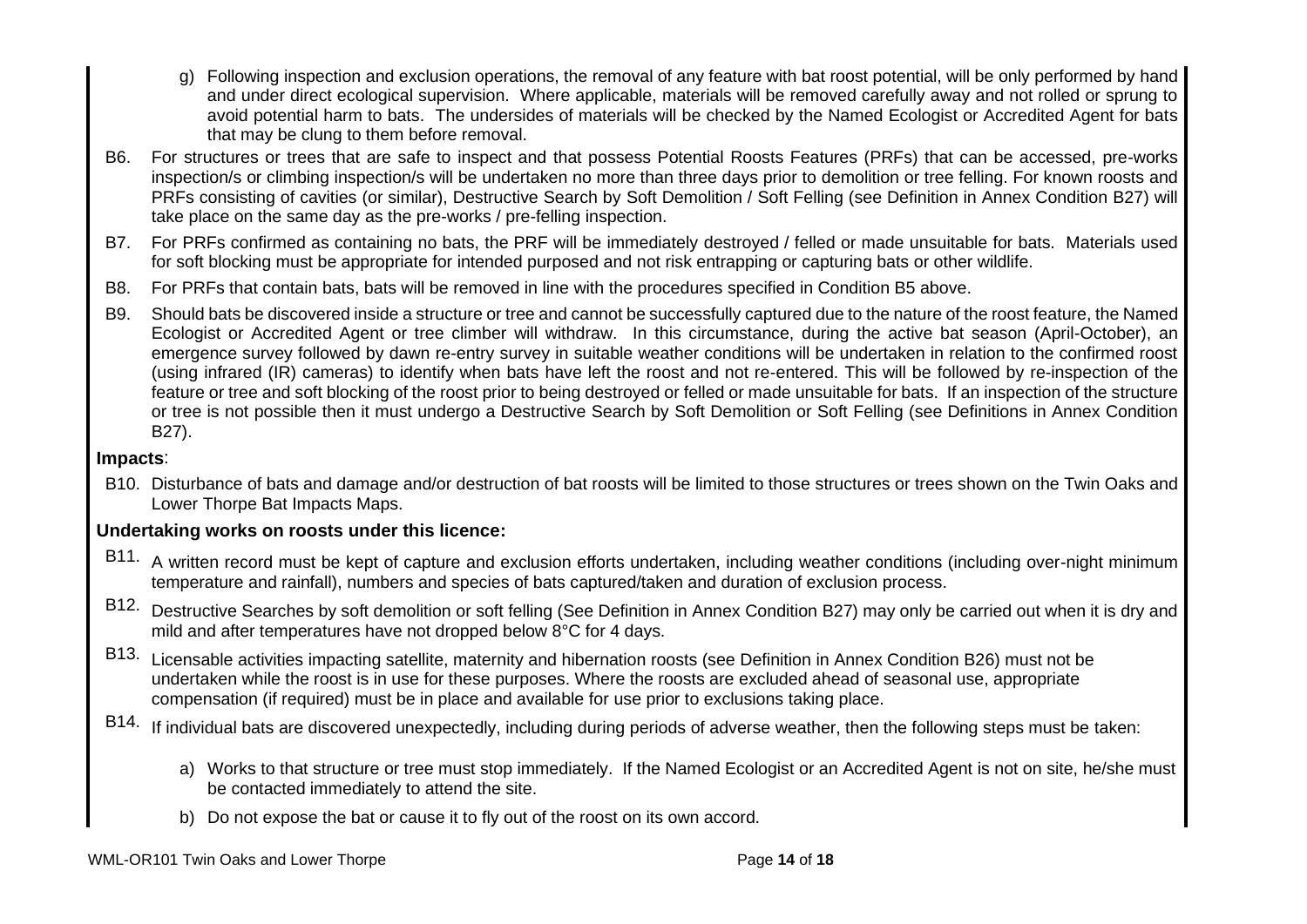- c) The bat must only be handled by the Named Ecologist or an Accredited Agent unless it is in immediate danger. The bat must be carefully placed in a lidded ventilated box with a piece of clean cloth and a small shallow container with some water. The box must be kept in a safe, quiet location.
- d) Care must be taken to avoid rousing the bat during transfer to a suitable location which may be a suitable hibernation box or other alternative roost constructed, providing a safe, quiet environment with stable, suitable temperature and relatively high humidity, safe from further disturbance.
- e) The Named Ecologist must re-assess the feature and determine whether works can continue under this licence, or whether a modification to the licence is required before works re-commence. A written record must be kept of this decision and made available to Natural England or any police officer on request. This incident must also be reported on the licence return form.
- f) Any underweight or injured bats must be taken into temporary care by an experienced bat carer and looked after until such time that the bat can be transferred to a suitable replacement roost at the same site, or weather conditions are suitable for release at the same site.
- B15. Natural England must be notified in writing, to HS2wildlifelicensing@naturalengland.org.uk, within 48hrs of encountering one or more bats of any species.
- B16. Provision must be made for prompt assistance to deal with any injured bat. Any injured or dead bats must be reported to Natural England on the licence return form.
- B17. Mechanical Demolition (see Definition in Annex Condition B27) of a structure must only take place after the structure been declared free of bats by the Named Ecologist or Accredited Agent.

## **Compensation and mitigation:**

B18. All compensation features as shown on Figures E3a and 3b must be erected or created adjacent to the impacted areas under the direct supervision of the Named Ecologist or Accredited Agent.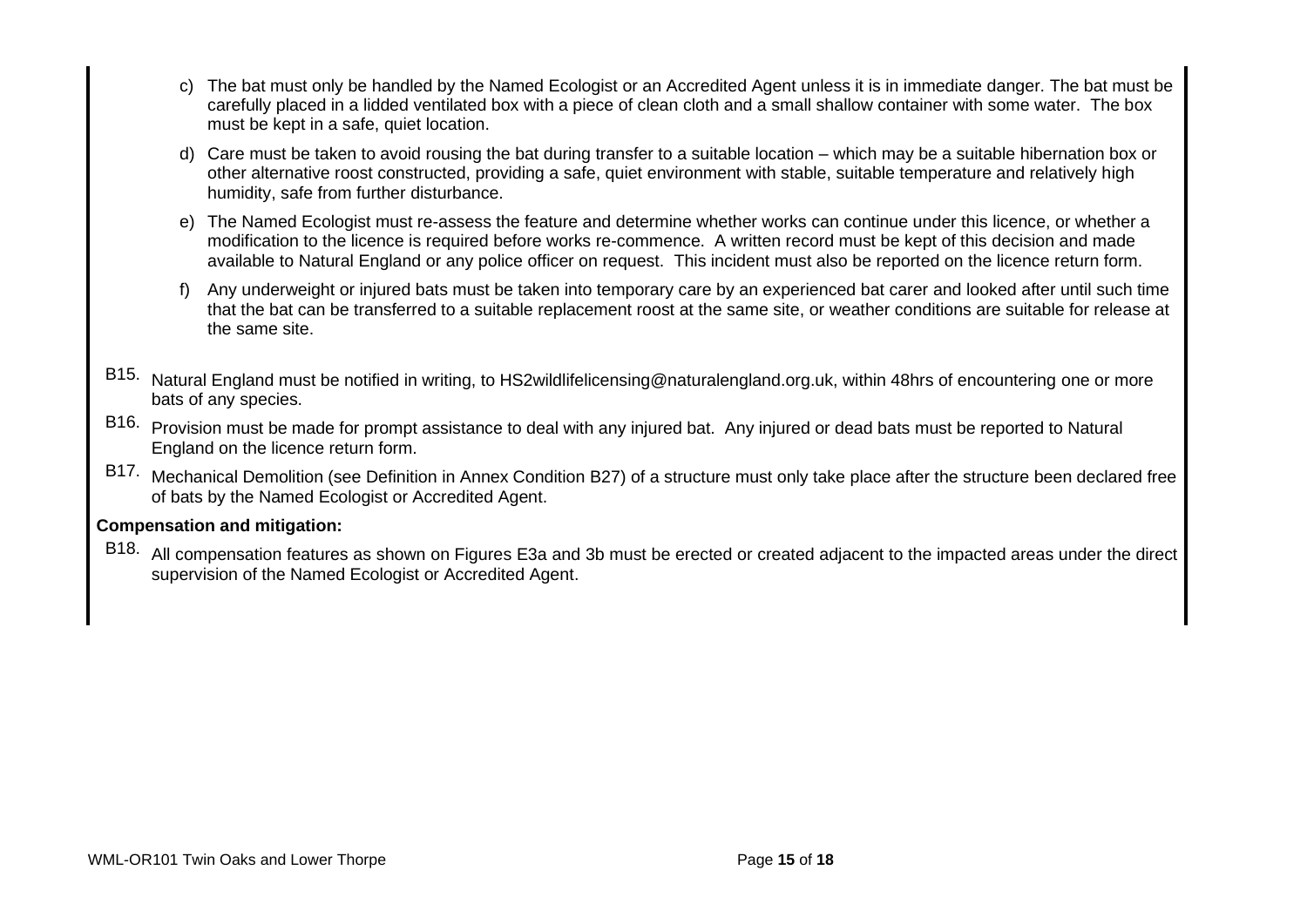B19. Bat roost compensation and mitigation measures must be provided in accordance with those set out in Table 3 below.

**Table 3. Provision of bat roost compensation and mitigation measures as specified on the Twin Oaks and Lower Thorpe Bat Habitat Creation Maps.**

| <b>Compensation and mitigation measure/s</b>                                                                                                                                                                                                                                                  | Details: Location, area (ha), length (cm), dimensions, aspect<br>specifications, materials, number, bat box type, bat access (as<br>appropriate)                                                                                                                                                                                                                                                                                                                                                                                                              |  |  |  |  |  |
|-----------------------------------------------------------------------------------------------------------------------------------------------------------------------------------------------------------------------------------------------------------------------------------------------|---------------------------------------------------------------------------------------------------------------------------------------------------------------------------------------------------------------------------------------------------------------------------------------------------------------------------------------------------------------------------------------------------------------------------------------------------------------------------------------------------------------------------------------------------------------|--|--|--|--|--|
| New roost creation                                                                                                                                                                                                                                                                            | One (1) bat hibernation box and one (1) bat box suitable for day roosting<br>pipistrelle bat and brown long-eared bat on tree or pole within the<br>hedgerow to the east of the proposed bat house as shown on the Twin<br>Oaks and Lower Thorpe Bat Habitat Creation Maps.                                                                                                                                                                                                                                                                                   |  |  |  |  |  |
| Stand-alone bat feature/s                                                                                                                                                                                                                                                                     | 8-figure grid reference: SP 53664 45622                                                                                                                                                                                                                                                                                                                                                                                                                                                                                                                       |  |  |  |  |  |
|                                                                                                                                                                                                                                                                                               | Compensation for the loss of brown long-eared maternity roost and two<br>common pipistrelle satellite roosts will comprise L-shaped stand-alone<br>bat house measuring 8m x 12m internally, with an internal wall height of<br>2.1m. The building will have three loft spaces, two 4m x 4m lofts, and one<br>4m x 8m loft. The roof height will measure at least 2.5m internally to the<br>base of the ridge board, with the total building height approximately<br>5.25m as specified on the Twin Oaks and Lower Thorpe Bat Habitat<br><b>Creation Maps.</b> |  |  |  |  |  |
| created within either a retained tree or on a felled and relocated monolith.                                                                                                                                                                                                                  | B20. Roost mitigation features may comprise: a suitable bat box; a dedicated bat loft and/or bat house; or an existing PRF on a felled tree<br>which has been relocated to an adjacent enhancement area (i.e. a 'monolith' if laid on the ground) or a new 'veteranised' feature                                                                                                                                                                                                                                                                              |  |  |  |  |  |
| Post-development site maintenance and habitat management requirements:                                                                                                                                                                                                                        |                                                                                                                                                                                                                                                                                                                                                                                                                                                                                                                                                               |  |  |  |  |  |
| HS2-HS2-EV-STR-000-000029 C01 dated October 2018).                                                                                                                                                                                                                                            | B21. Maintenance of roost mitigation feature/s must comply with the HS2 Technical Standard - Ecological Monitoring Strategy (ECMS) (ref:                                                                                                                                                                                                                                                                                                                                                                                                                      |  |  |  |  |  |
| B22. In accordance with the Environmental Minimum Requirements (see Definitions) for HS2 Phase One, the licensee must submit to<br>Natural England the Ecology Site Management Plan (ESMP) for Twin Oaks and Lower Thorpe for review and approval, at draft stage<br>and any future versions. |                                                                                                                                                                                                                                                                                                                                                                                                                                                                                                                                                               |  |  |  |  |  |
| Post-development monitoring and reporting requirements:                                                                                                                                                                                                                                       |                                                                                                                                                                                                                                                                                                                                                                                                                                                                                                                                                               |  |  |  |  |  |
| B23. Post-impact bat population monitoring must be implemented, in accordance with section E4.2b of the Twin Oaks and Lower Thorpe<br>Method Statement and E5b of the Twin Oaks and Lower Thorpe Work Schedule (see definitions above).                                                       |                                                                                                                                                                                                                                                                                                                                                                                                                                                                                                                                                               |  |  |  |  |  |
| B24. An annual monitoring report outlining the results of monitoring and an assessment of any significant impacts must be submitted<br>annually to Natural England following the completion of all specified methods in each calendar year for the duration of monitoring works               |                                                                                                                                                                                                                                                                                                                                                                                                                                                                                                                                                               |  |  |  |  |  |

WML-OR101 Twin Oaks and Lower Thorpe **Page 16** of **18** Page 16 of 18

(see Condition 16 of the licence).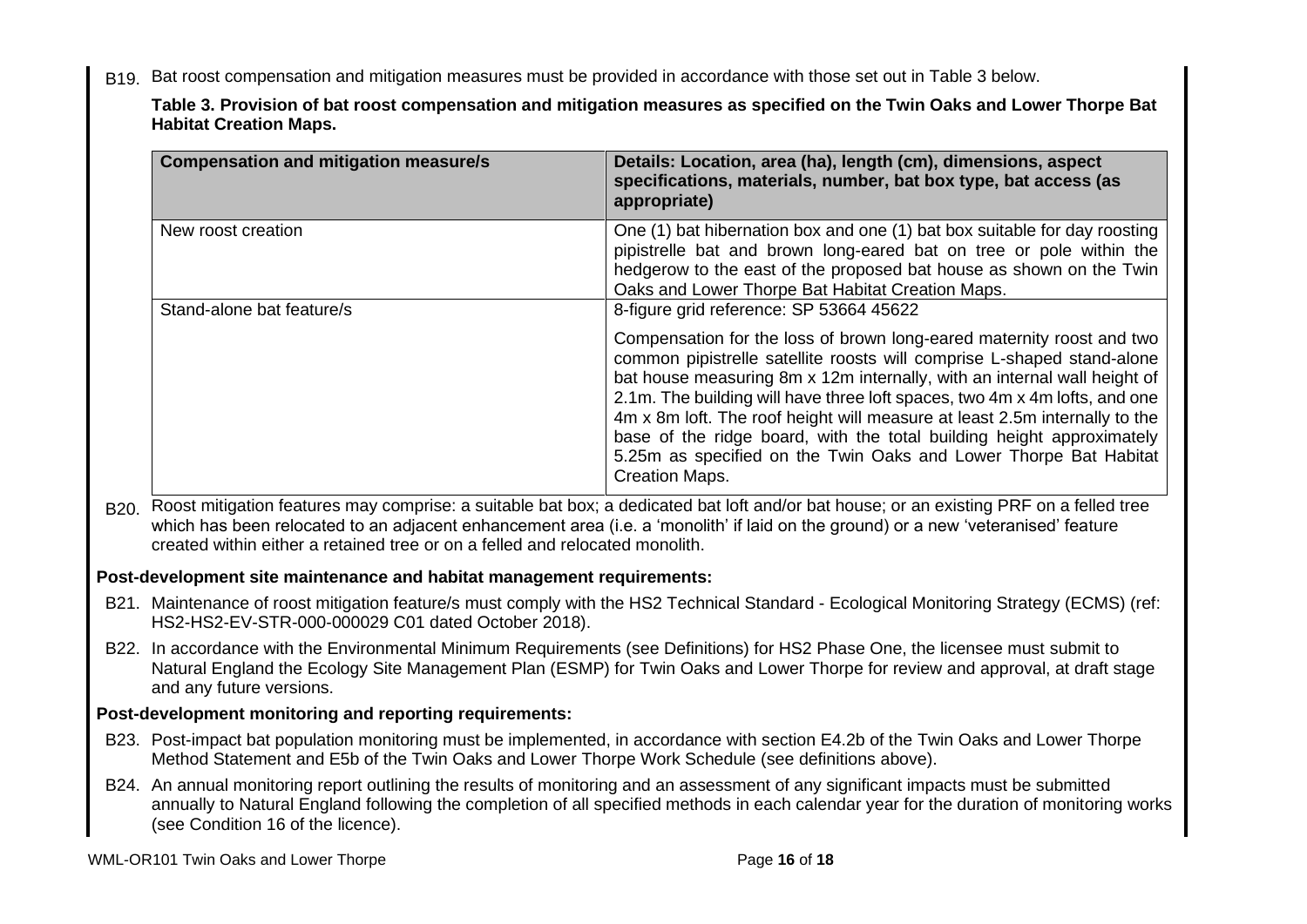- B25. It is a condition of this licence that the following reports are completed and returned to Natural England as specified:
	- I. Report of action within 14 days (two weeks) after the expiry of the licence;
	- II. Interim annual reports.
	- III. Report on the Conservation Status of the bat species present within Twin Oaks and Lower Thorpe during the operational phase to be submitted to Natural England for review. This should be after the monitoring in year 8 has been completed.

# **Definitions used in this annex:**

B<sub>26.</sub> For the purpose of this licence the following roost types are defined as:

- a. **Day roost**: a place where individual bats, or small groups of males, rest or shelter in the day but are rarely found by night in the summer.
- b. **Night roost**: a place where bats rest or shelter in the night but are rarely found in the day. May be used by a single individual on occasion or it could be used regularly by the whole colony.
- c. **Feeding roost**: a place where individual bats or a few individuals feed during the night but are rarely present by day.
- d. **Transitional / occasional roost**: used by a few individuals or occasionally small groups for generally short periods of time on waking from hibernation or in the period prior to hibernation.
- e. **Swarming site:** where large numbers of males and females gather during late summer to autumn. Appear to be important mating sites.
- f. **Mating sites: sites where mating takes place from later summer and can continue through winter.**
- g. **Maternity roost**: where female bats give birth and raise their young to independence.
- h. **Satellite roost**: an alternative roost found in close proximity to the main nursery colony used by a few individual breeding females or small groups of breeding females throughout the breeding season.
- i. **Hibernation roost**: where bats may be found individually or together during winter. They have a constant cool temperature and high humidity.
- Potential Roost Feature (PRF): features that bats could use for roosting. PRFs that may be used by bats are listed in The BCT Bat Surveys for Professional Ecologists: Good Practice Guidelines (3rd edition)
- k. **Resting Place:** A tree in which bats rest is defined as a resting place.